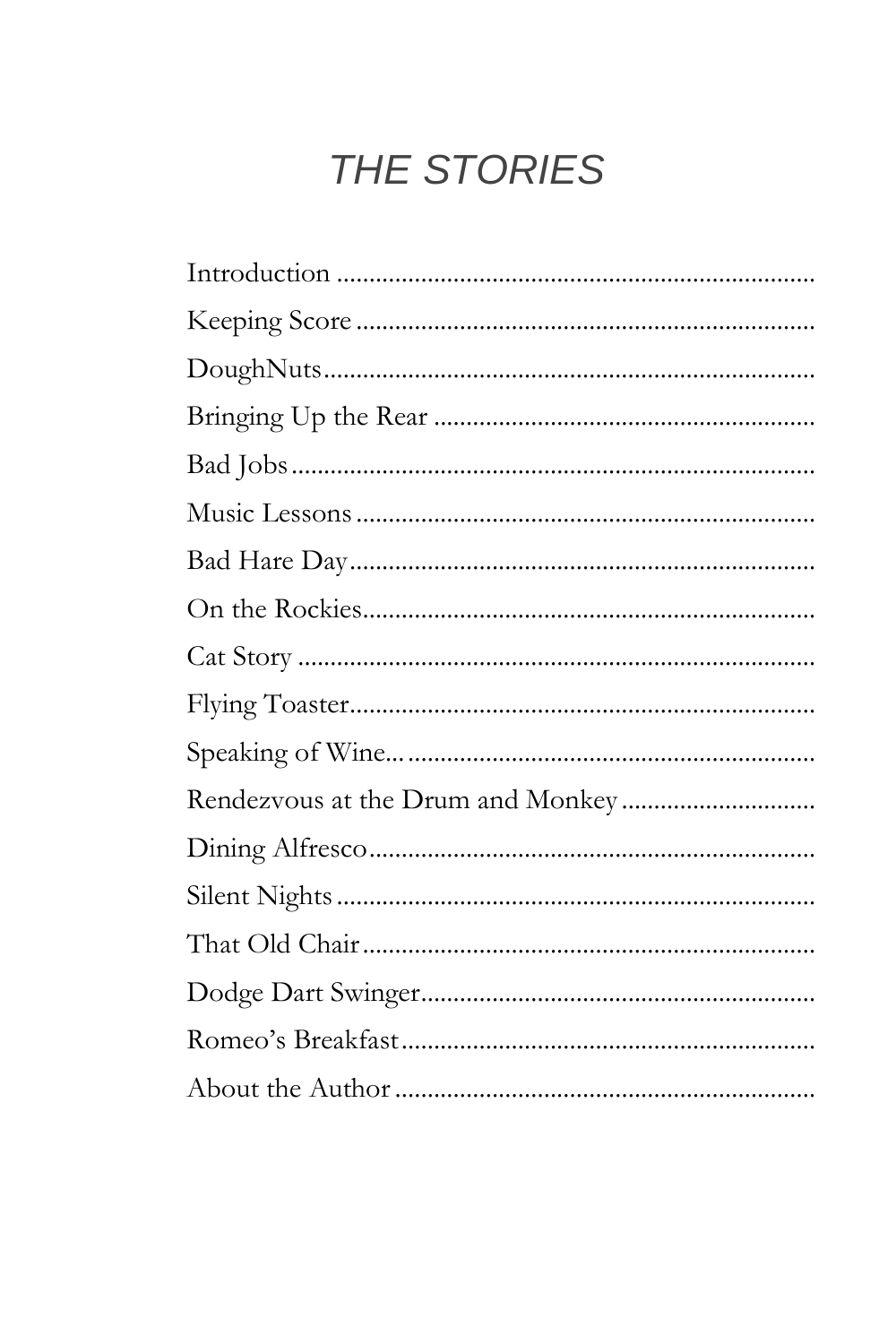# *ACKNOWLEDGMENTS*

This book is more than just a collection of so many words. There is layout, publishing, production, promotion and more. At these things, Jolinda and Anya at Summerland Publishing deserve to take a bow!

I would also like to acknowledge the artists. Lisa Brennan (Email: kitty.callie@yahoo.com) has again designed the front and back cover of Romeo's Breakfast using the same imagination and talent made evident to me from her cover design for Clean Shorts. Thank you, Lisa! Also, Romeo's Breakfast contains about 23 sketches by Sylvia Smith. Her sketches interpret the stories and add a bit of humor and whimsy. Thank you, Sylvia!

As with my three previous books, I have been able to rely on my wife, Jill, to comment, edit, polish, and occasionally challenge my writing. Jill is in possession of more patience than I can muster, and my stories are enhanced by her keen eye and editing abilities.

Finally, I will tip my hat to the characters in my stories! These characters are friends of long standing, or they are people I have observed or with whom I have had brief encounters. Each of them is, to a greater or lesser degree, quite real! They have all connected with me in one way or another and there would be no stories without them!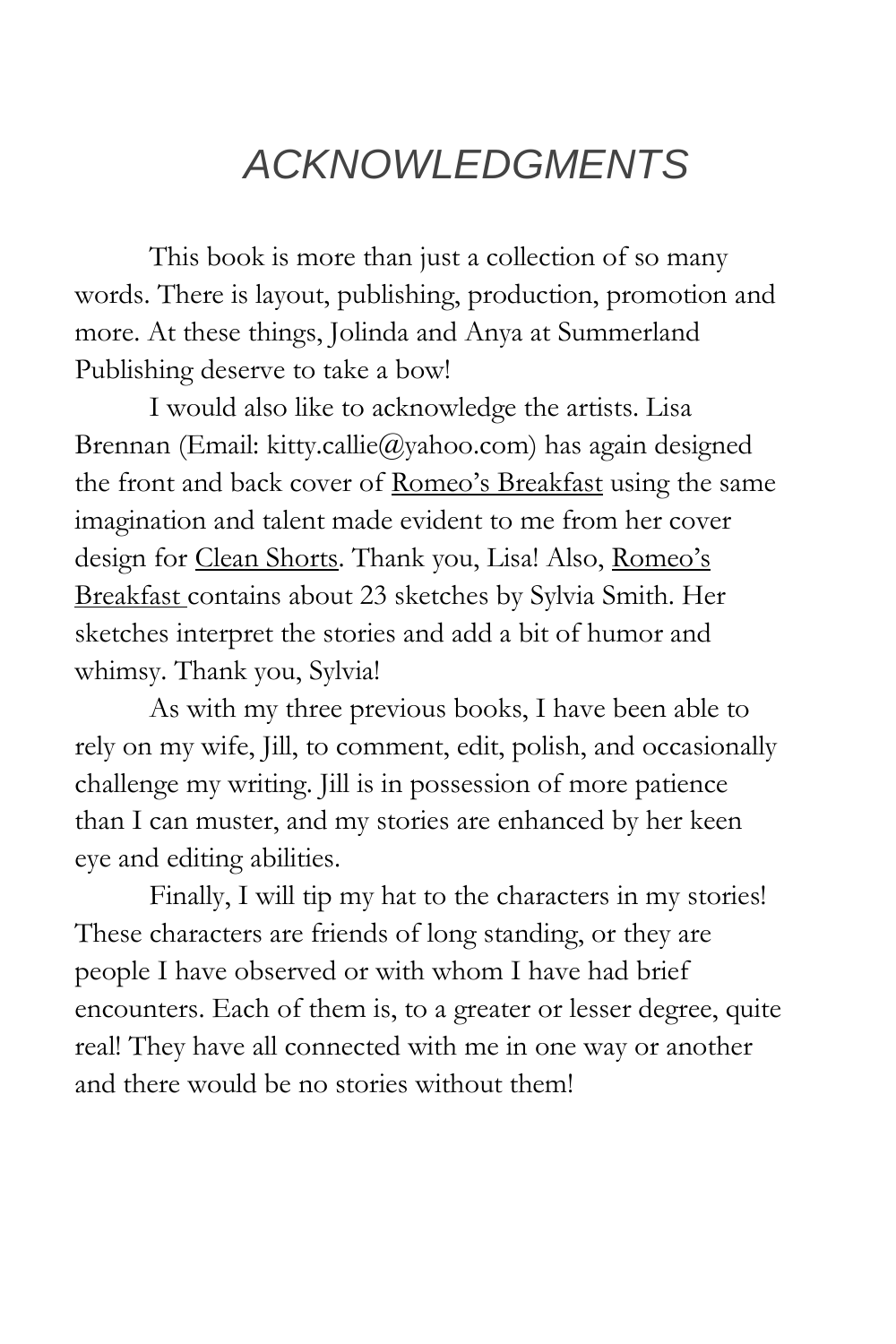# *INTRODUCTION*

<span id="page-2-0"></span>Romeo's Breakfast is a collection of 16 short stories. Like my previous anthology, Clean Shorts, each story is different, and they are intended to be unrelated to one another. However, since many of the stories are inspired by personal experiences, some long-time friends have suggested possible connections; And they have often been right!

Romeo's Breakfast is arranged, very roughly, in chronological order. The first story, *Keeping Score*, goes back to awkward childhood experiences. It is, perhaps, tainted a bit by the passage of time and the limitations of memory, starting in the early 1960's when I was a seventh grader.

And the last story, *Romeo's Breakfast*, draws on much more recent events during our covid year, 2020. Romeo's Breakfast is the name of the book, and the name of the last story… The "anchor story," in much the same way as *Clean Shorts*, anchored my last anthology, *Clean Shorts*.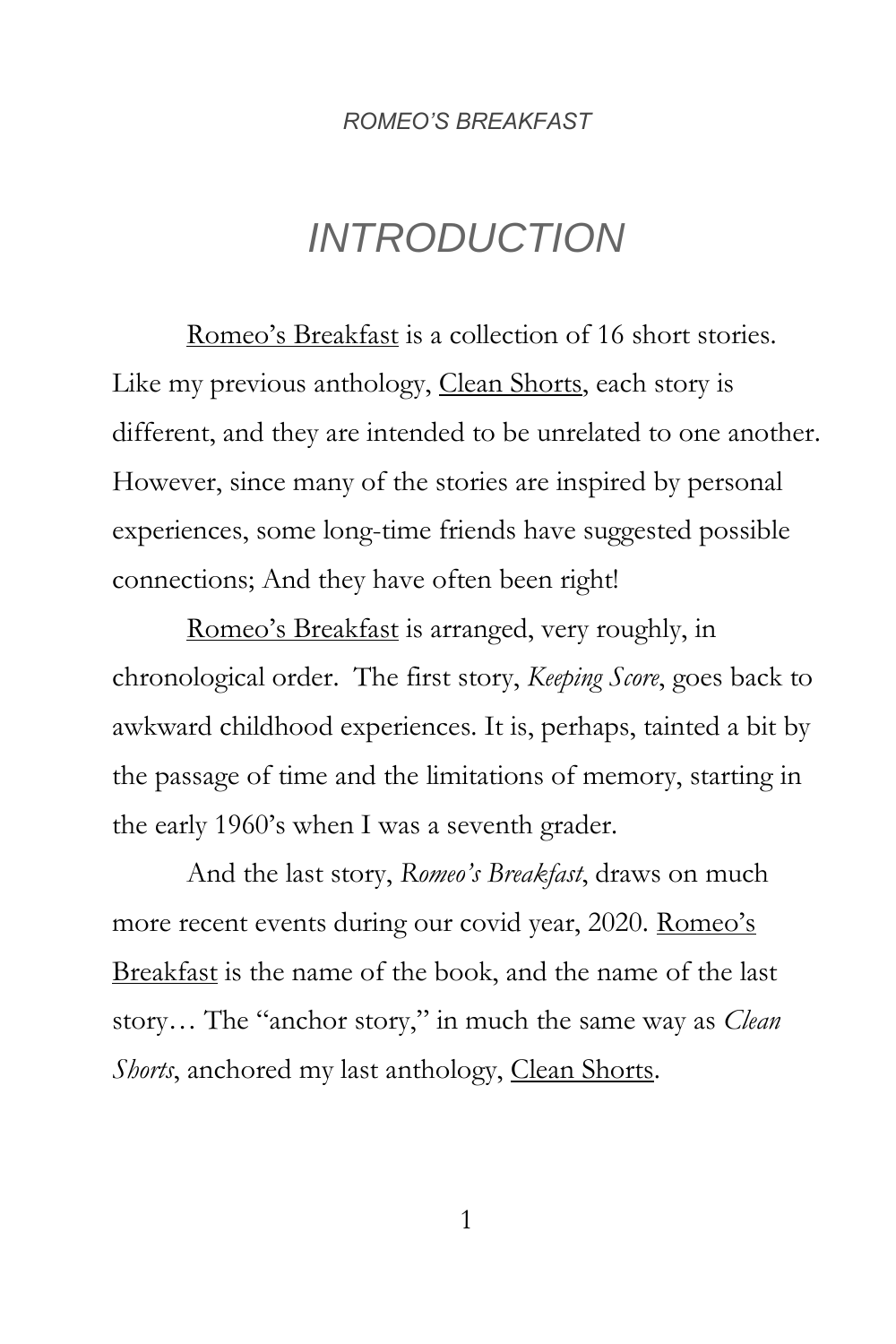The cover art includes caricatures of the ROMEO's, with whom I have weathered the covid storm. We have soothed each other over our coffee. We have laughed a lot and have made ourselves an example of how ROMEO's (the acronym to be revealed in the story) can band together and do a little better, during a crisis, than just getting by.

Maybe not everyone is concerned with chronologies! And for readers not so inclined, each story stands alone, and they can be read in any order. Note, though, that two stories are much longer than the others: "*On the Rockies*" and "*Romeo's Breakfast*" ... the last story… the anchor story for this anthology.

Some stories just sort of happened, like "*Cat Story*" ... just a chance encounter one day. Or, "*Dining Alfresco*" which is a mini anthology of chance encounters on the streets and around town. Stories, like "*Silent Nights*" and "*Dough Nut*s" interpret liberally on the absolute truth of some real experiences!

Writing stories that draw on several decades of recollections requires one to fill in the blanks, the forgotten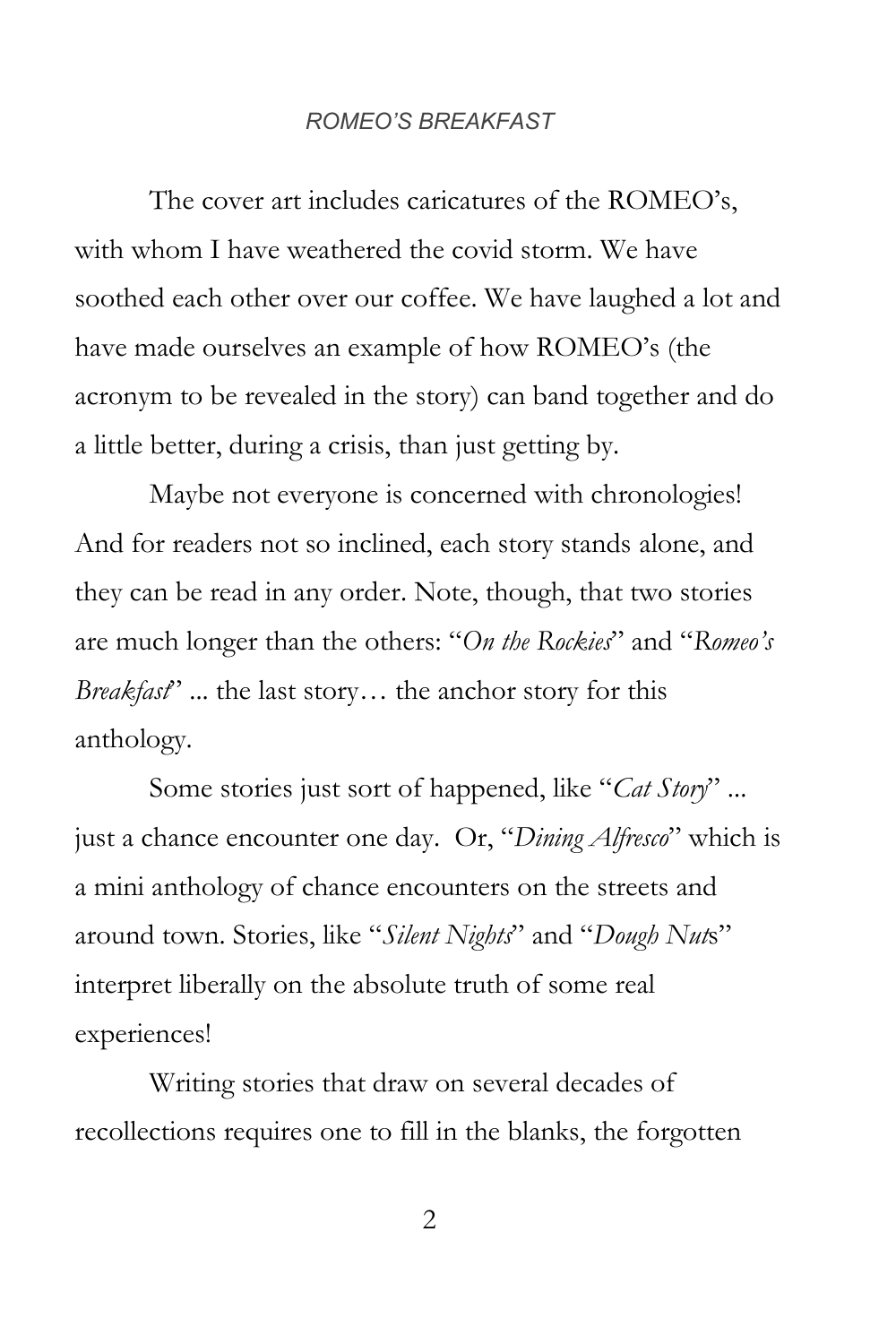details or events, in order to wind up with a complete tale. Like the fisherman whose big fish gets bigger over time, my fiction is well intended, but maybe exaggerated just a tad… because it is just so much fun to do so! And memories of things long ago may be a little fuzzy around the edges. And yet, each story is essentially, and basically, true. Even the most outlandish tales find their way back to their roots… in truth.

If you are of the Baby Boomer generation, or a descendent thereof, these tales will ring a bell for you... for sure!

<span id="page-4-0"></span>I hope you enjoy my stories!

Gary Delanoeye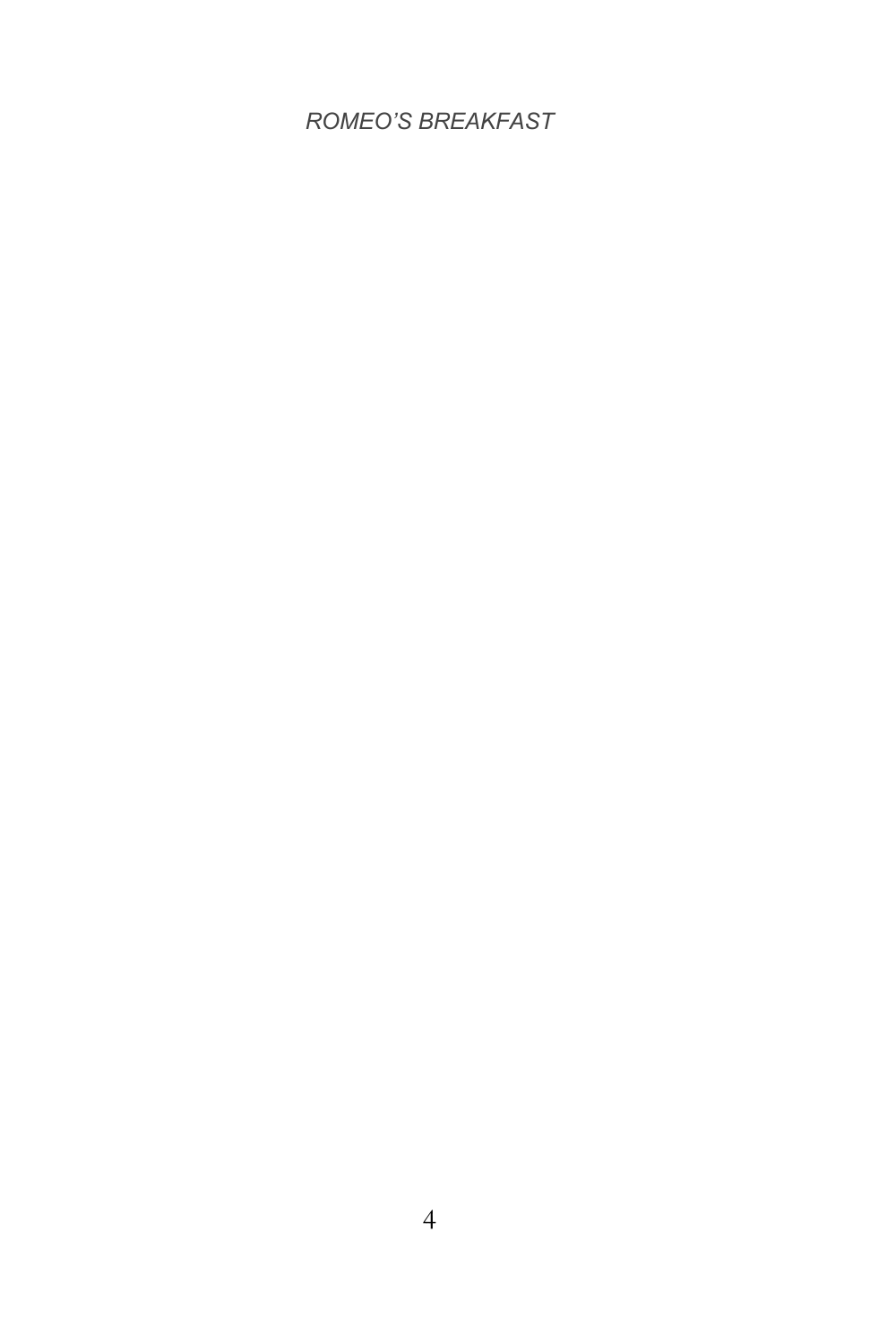# *KEEPING SCORE*

At age 10, I worked like a sharecropper… farmed out by my Dad to mow lawns, pull weeds and trim bushes at my aunts' apartment buildings. These tasks occupied every Saturday morning. If I went to work early and got home early, I'd get stuck mowing the lawn at home too! When I left to take care of the apartments later, my Dad had me mow our lawn first!

When I was 10, my Dad was in control and had me outfoxed most of the time.

What Dad didn't know was that mowing lawns unleashed torrents of allergic reactions! My nose ran like a shattered fire hydrant. My eyes dripped like I had been peppersprayed, and my throat felt like I had gargled a Brillo pad. But I was 10 years old and didn't know anything about allergies. I mowed lawns… I puddled up and sneezed a lot. So what? Besides, my aunts paid me \$20 a month and that was righteous bucks for a 10-year-old kid in 1961.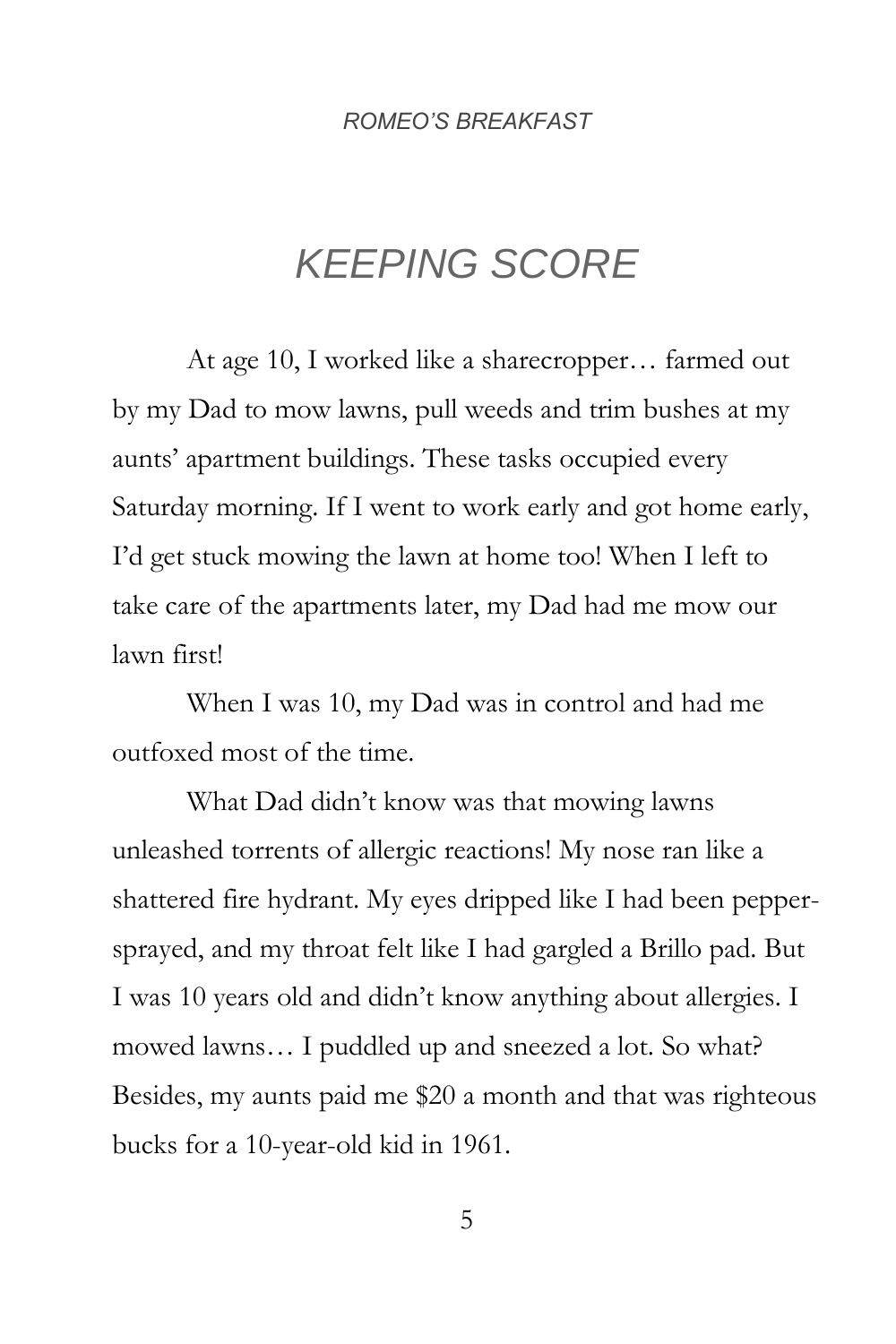On one hot, smoggy weekend in L.A., I returned home from my labors more miserable than usual. Apparently, my Mom and Dad had finally noticed. Over dinner, Dad announced, "You'll be late for school on Monday; we're seeing an allergist to find out what's wrong with you."

Wrong with me? Allergist? "What's an allergist?" I asked?

"A doctor who figures out what makes you sneeze," Mom said.

Well, I did a lot of sneezing, but didn't think much of it!

With some reluctance, my Dad took me to the allergist; an old stout guy with an air of formaldehyde about him. He had me take off my shirt. He drew a vertical line down my back with a marking pen and then drew a series of short lines that crossed it.

"What's this all about?" I asked.

"Just getting ready for a skin prick test," answered Dr. Formaldehyde.

Skin prick test? That didn't sound good!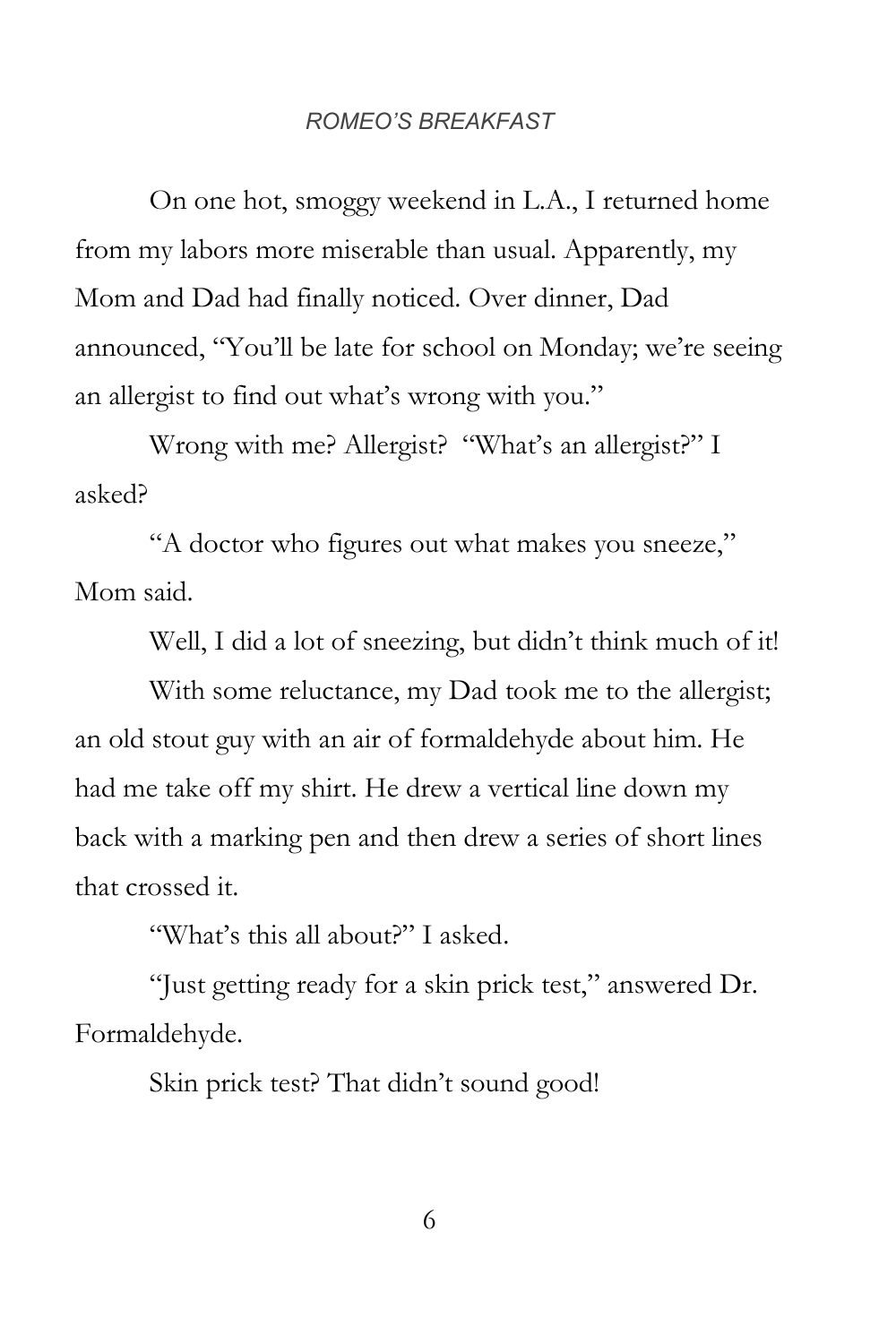The doctor put me face down on the examination table. A nurse put drops of different things between the lines on my back and the doctor attacked me with his needles, pricking my skin.

I remained face down on the table for 15 minutes. Then, the doctor returned and studied my back.

"Hmmm… looks like the boy is allergic to walnuts, geraniums and… grass."

I sat up and looked at the doctor and grinned like a Cheshire cat! "GRASS? I'm allergic to grass? I can't be mowing lawns anymore… right?"

"That's right, and on top of that…"

My Dad broke in. "Then he can't play baseball, right? He loves baseball! Too bad. He never sneezes playing baseball! But… too dangerous! Hey...If he can't mow lawns, then no baseball! Right?"

"Apparently baseball is OK!" Said the doctor. "It's dust and pollen that gets kicked up by the mower. No… baseball's OK it seems."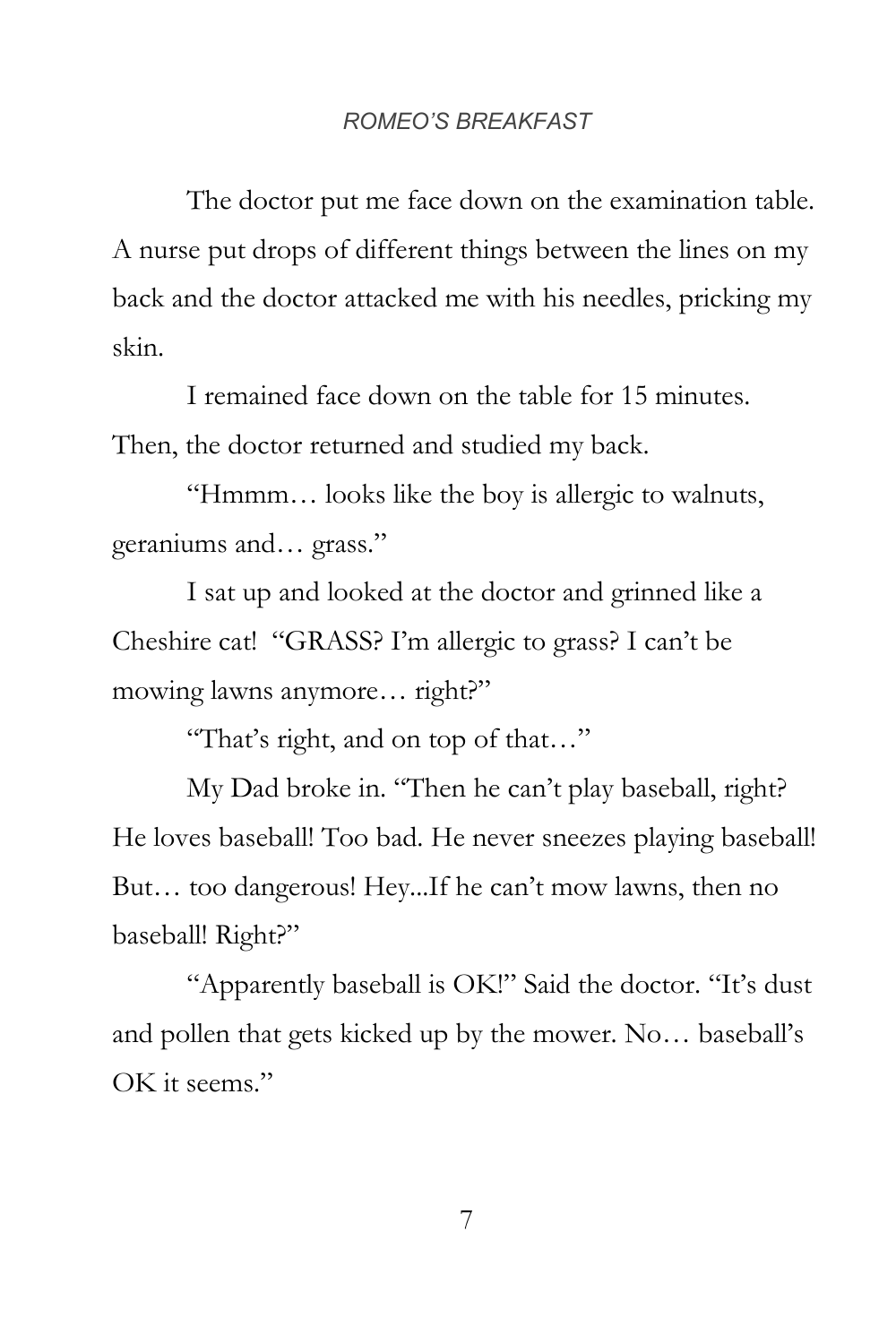It was a long and silent ride to school. When I got home, my parents were having a drink in the kitchen. My Dad nursed a Manhattan and Mom, a gin and tonic.

"So, what happened at the allergist's today?" Mom asked.

Dad tried to change the subject. "How about those Dodgers?"

"Let the boy speak already!" Mom commanded. "What makes you sneeze?"

"GRASS," I said, "and I'm not supposed to mow lawns!"

On Saturday, I lounged on a lawn chair with an icy can of Coke and watched my Dad mow the lawn. It was smoggy and 87 degrees, and I felt OK!

Dad may have forgiven me for my infirmities, but I am sure he never forgot!

Yes, I was a wise guy as a kid, and I am convinced that I inherited this trait from my Dad's side of the family. Dad saw it too, I am very sure, and deep down may have been a little proud of it too.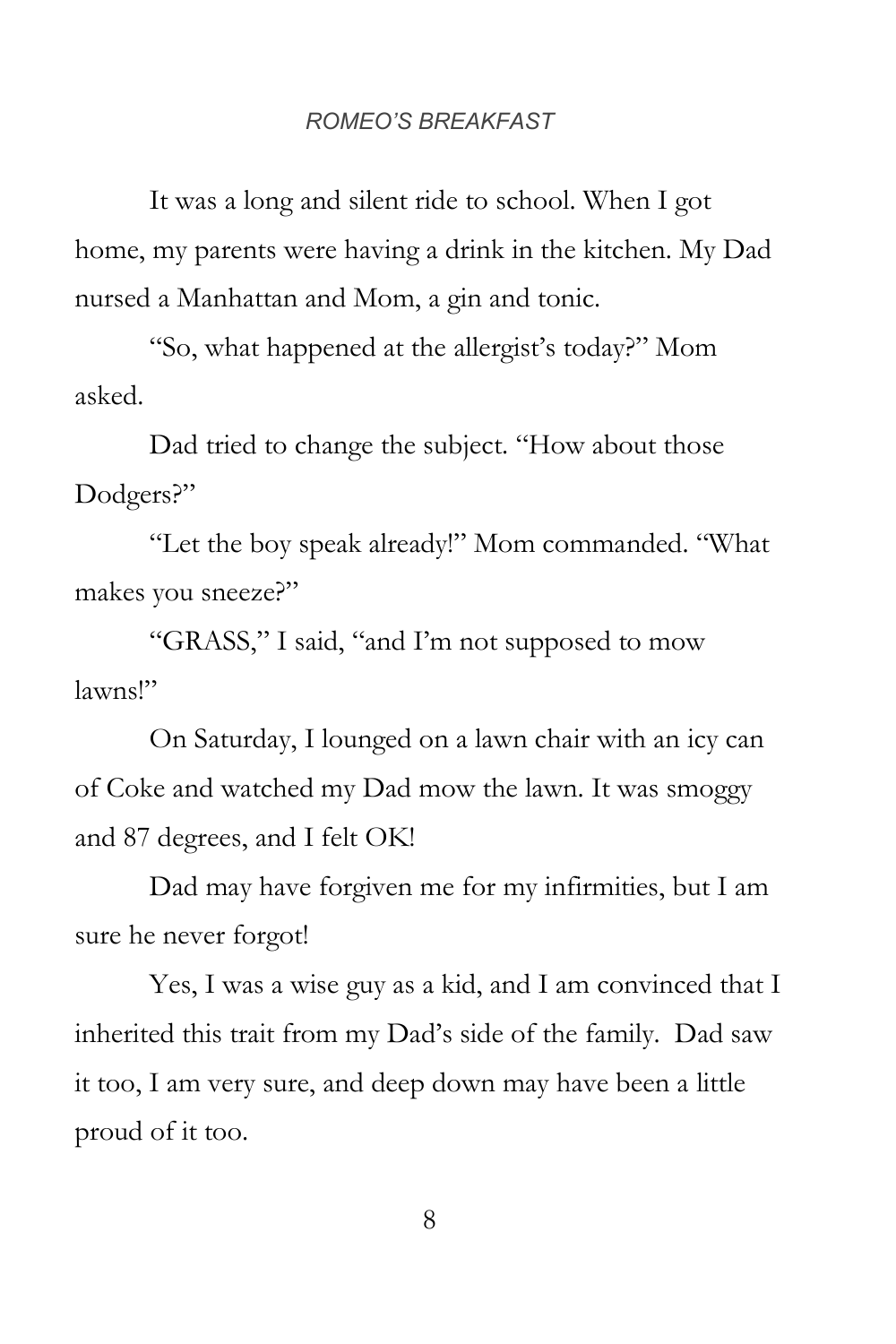Three years later, Dad wanted to extend our lawn by a few feet. Living on a hillside, on two lots… house on one and garage on the other... meant building a retaining wall and back-filling it with dirt.

Without getting too near the grass I helped Dad build the wall with posts, boards, and cement.

But much to my Dad's dismay, dirt was both scarce and expensive!

And then, at age 13, in the seventh grade, I solved the problem!

One day, while walking to school, there was something different. A big orange skip loader was digging a swimming pool at a house about a mile from home… and that meant dirt!

Maybe I was still trying to get back in my Dad's good graces after my grass victory.

I approached the truck driver.

"Hey up there… !

"Yeah… waddya want kid?"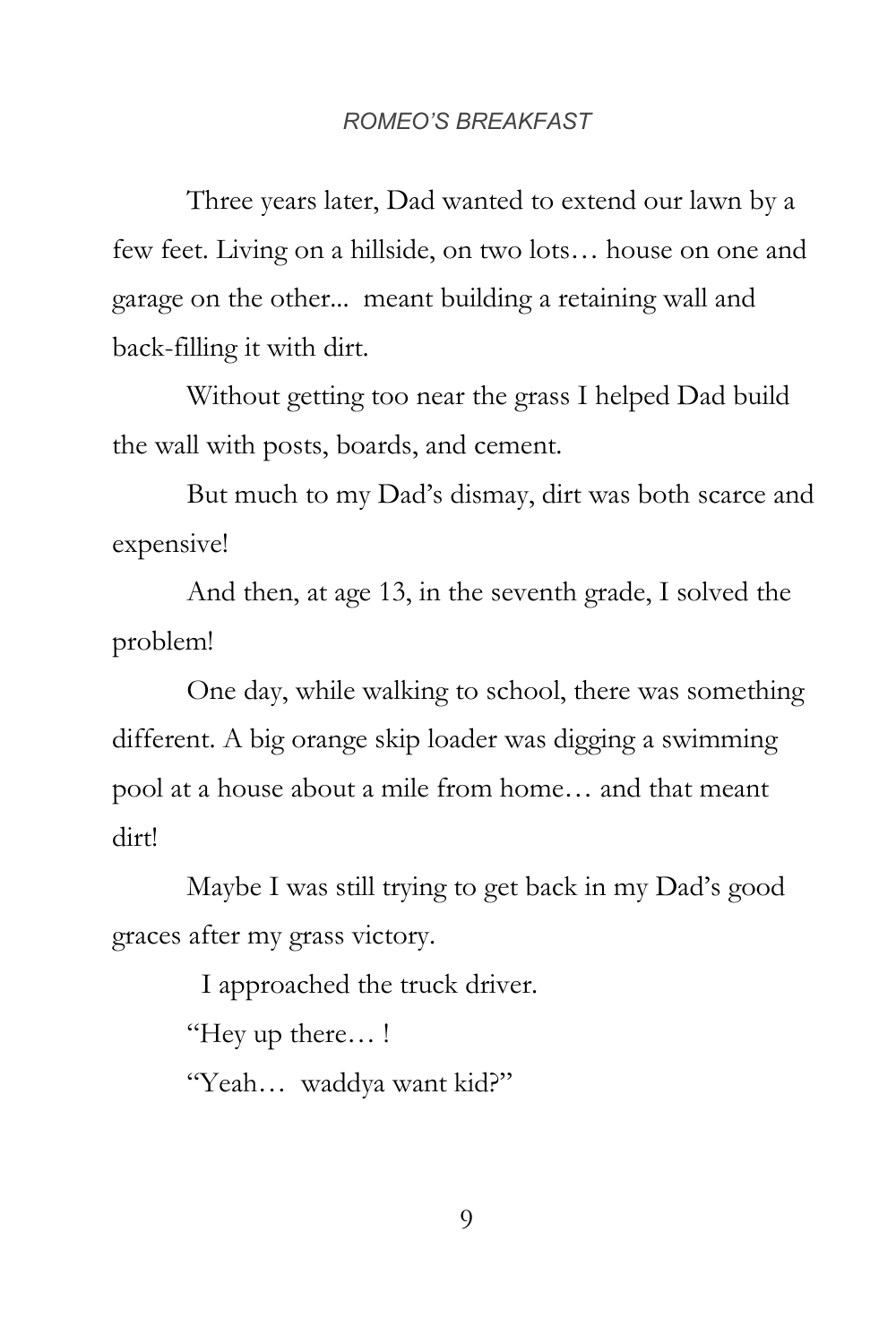"Dirt, sir. Me and my Dad need a load of dirt. Where do you dump it?"

"About 10 miles. Hey… where you live kid?"

"Just a few blocks. You wanna dump a load there?"

"Hey kid, anything that gets me home sooner than

later... OK with me. Gimme an address and where to dump."

"Just one load OK? No charge, right?"

"Got it kid… yeah… free dirt."

I got home before Mom and Dad, and there it was… a pile right by the side gate, just where I had said. A pile of… rocks!

Even at 13 I knew that "Oh Crap" didn't even begin to say it all! I was about to become a dead kid for sure. How did I know I was getting big lumps of sandstone and shale? Dad would have me breaking up rocks like a convict until college!

Mom came home first. "Oh Crap!" she said. "YOU are going to have some explaining to do!"

Dinner was eaten in silence. I could sense Dad's rising anger. He butt-lit three cigarettes in a row and I had never seen him do that before!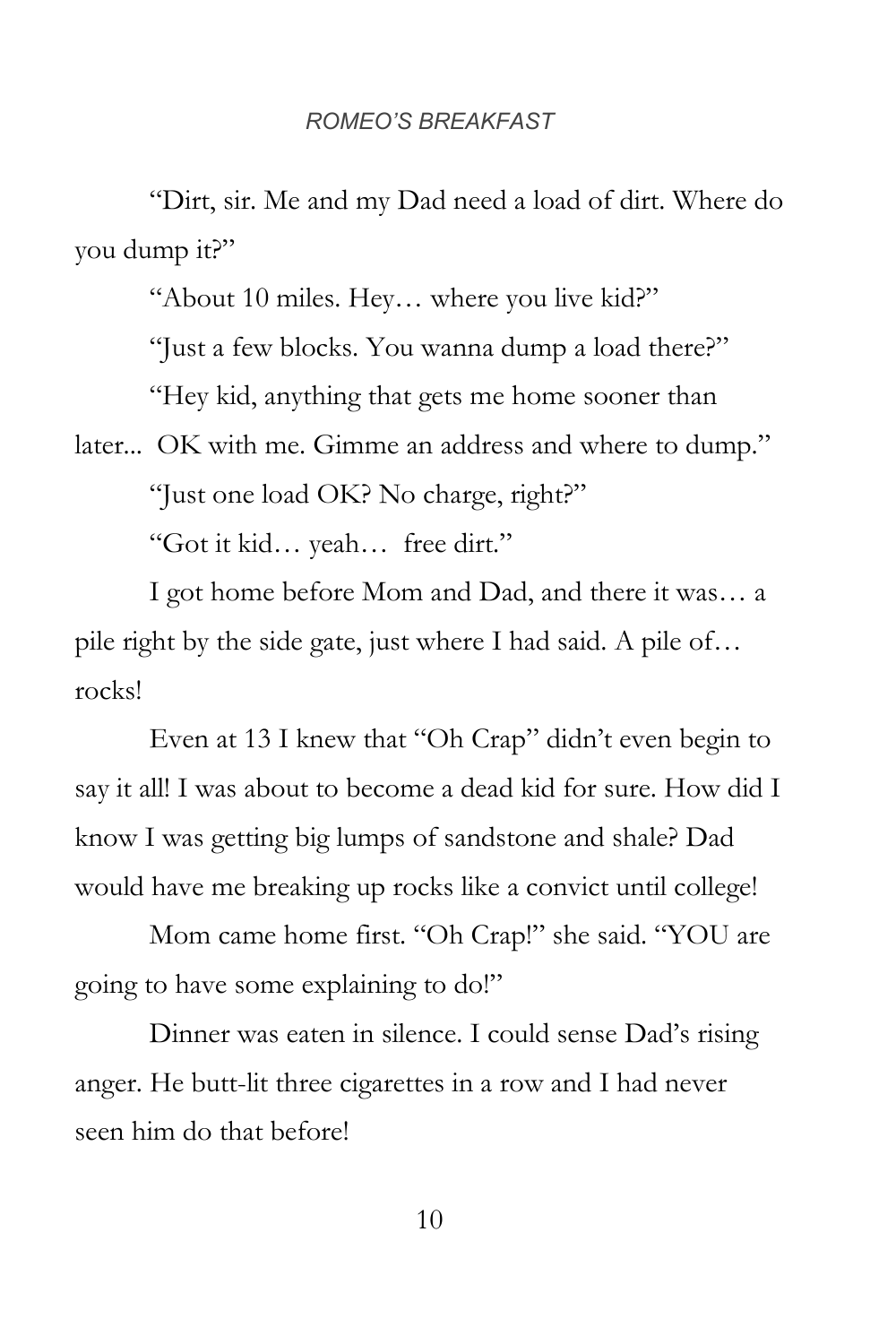"Gotta go," I said. "Lotsa homework tonight!"

"SIT," Dad commanded, and I prepared for the ax to fall.

"What were you thinking? What the hell are we going to do with that goddamn pile of rocks out there?"

I stared at the crumbs on my plate.

"Now I've got to figure out how to get rid of that rock pile and I still don't have any dirt! I'm tellin' you son, once the lawn's extended you WILL be mowing it and you can sneeze your brains out for all I care! What am I goin' to do with that goddamn pile of rocks?"

During this tirade I never looked up. But then, a ridiculous idea came to me, and I just blurted it out.

"We could dig a hole and bury it," I said.

Dad was already contemplating murder; I just knew it! He lit another cigarette; the veins in his neck throbbed. My brain must have slipped into overdrive; I had seconds to live.

"Look, Dad… we dig a hole in that unused space behind the garage and use that dirt. We fill the hole with those rocks." And then I held my breath.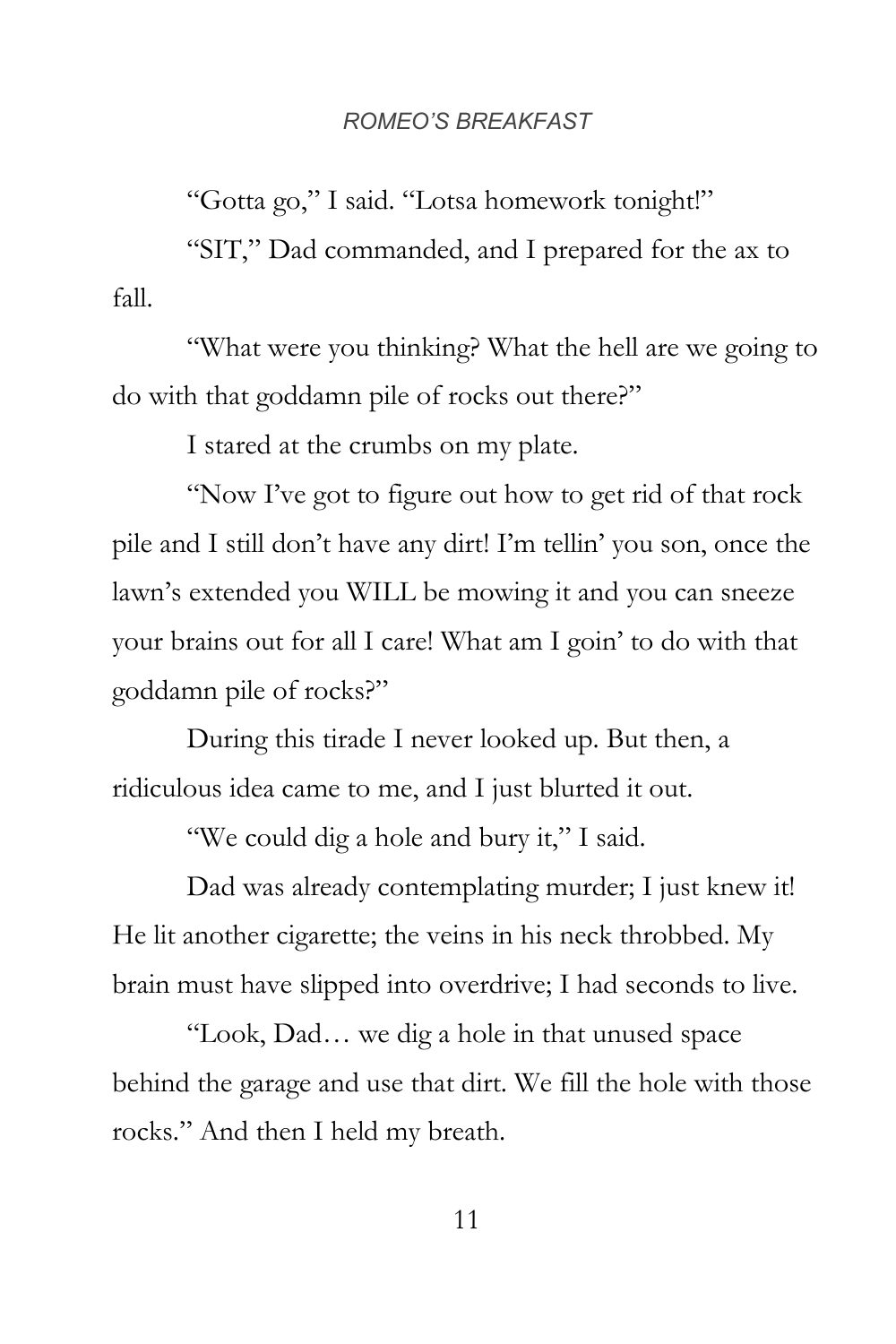Dad seemed to calm as the idea settled in. The murder in his eyes softened to manslaughter. And then he started to laugh, softly at first, and then a rolling belly laugh that summoned Mom from the kitchen.

"Well kid, you got some work to do. You get your friend Mark to help. I'll pay you both since the rocks were free. Tell him to bring his own shovel. Now… go do your homework!"

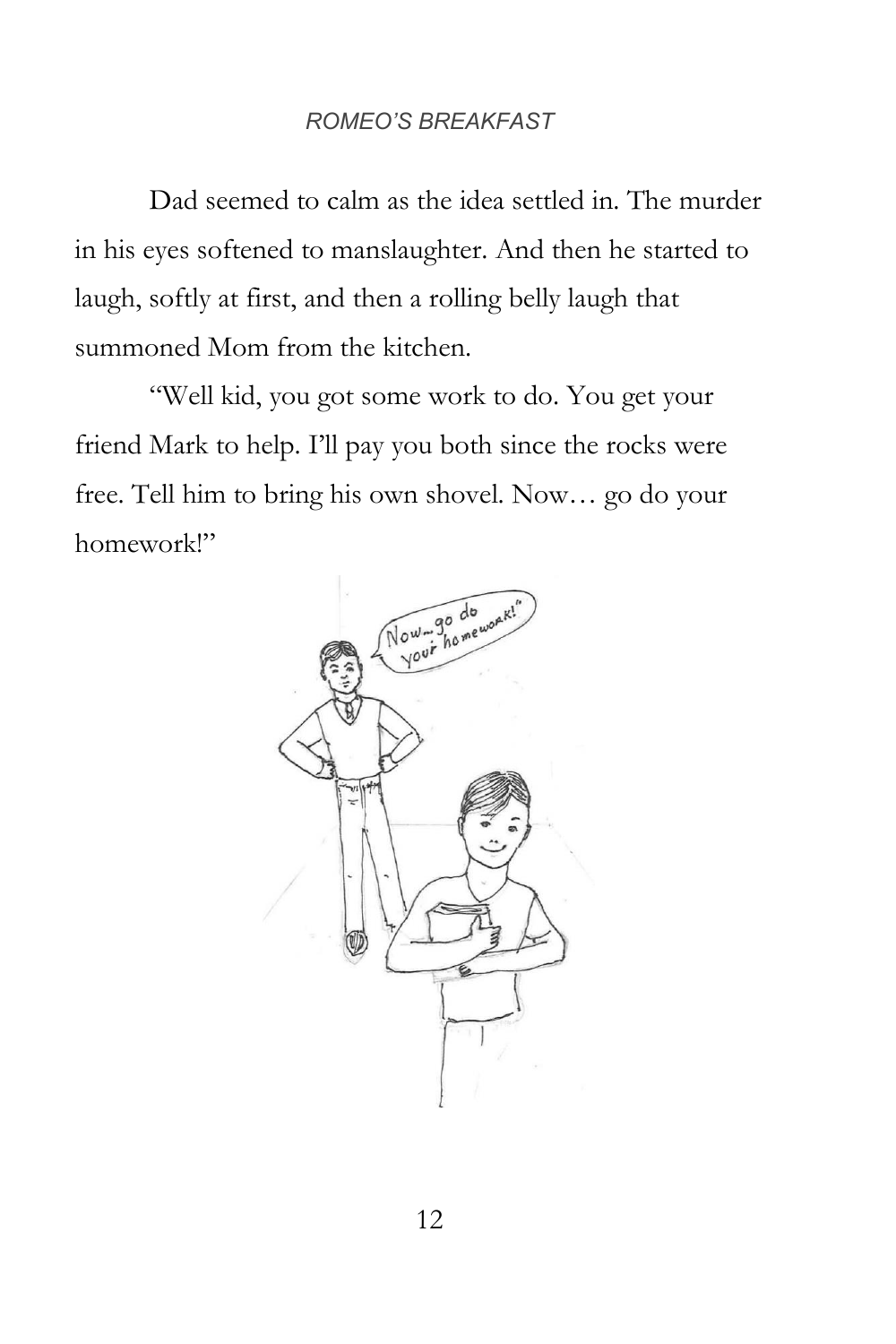I got up without a word and slipped off to my room, with a smirky smile of relief, and victory, on my face.

Dad forgave me for the pile of rocks and admitted to Mom that I must be a pretty smart kid… or just a lucky wise guy. Just like with the allergies, Dad forgave, but didn't forget.

Five years later, I had my first car, a 1965 Datsun Bluebird. I painted it purple and pried off the Bluebird emblem. It was now the "Screamin' Grape," and it was almost cool! My friend, Skipper, helped me repair it once when the water pump had blown, and the head cracked. Skipper and I took it apart, neatly laid out all the pieces and got the head recast. Then, we put it back together with surgical precision… and had two bolts left over.

Dumbfounded and dejected, we had started to dismantle it again when my Dad appeared.

"Hey boys, looks like you're taking apart everything! How come? What's wrong?"

"Two extra bolts, Dad; THAT'S what's wrong!"

Dad sat down on a box, put his head in his hands and started laughing like a hyena!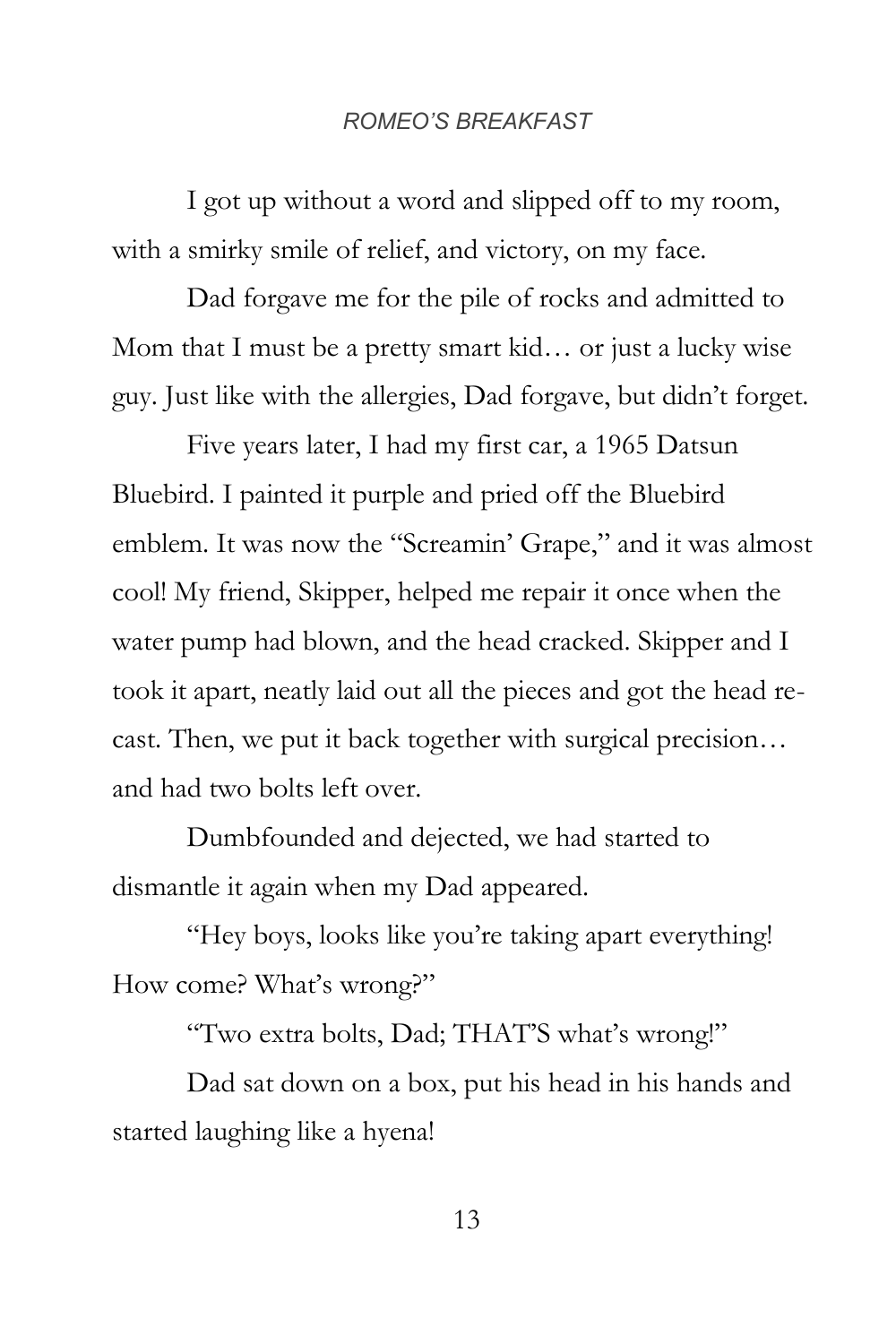"Like, what's so goddamn funny?" I said to Dad. "You like seein' us screw up? Sorry Dad, but me and Skip are kinda bummed right now and you're busting a gut there laughing at  $\text{us}$ "

"Oh my god boys… I am sorry!" Dad said. "You see you did nothing wrong! But I got this little devil sitting on my shoulder here and he says to me, 'What if someone slipped in a couple of extra bolts? What would those boys do?'"

"What? We didn't miss anything? You placed those" extra bolts; so we'd think we screwed up? Hey… you can stop laughing now!"

"No boys," Dad said. "I can't!"

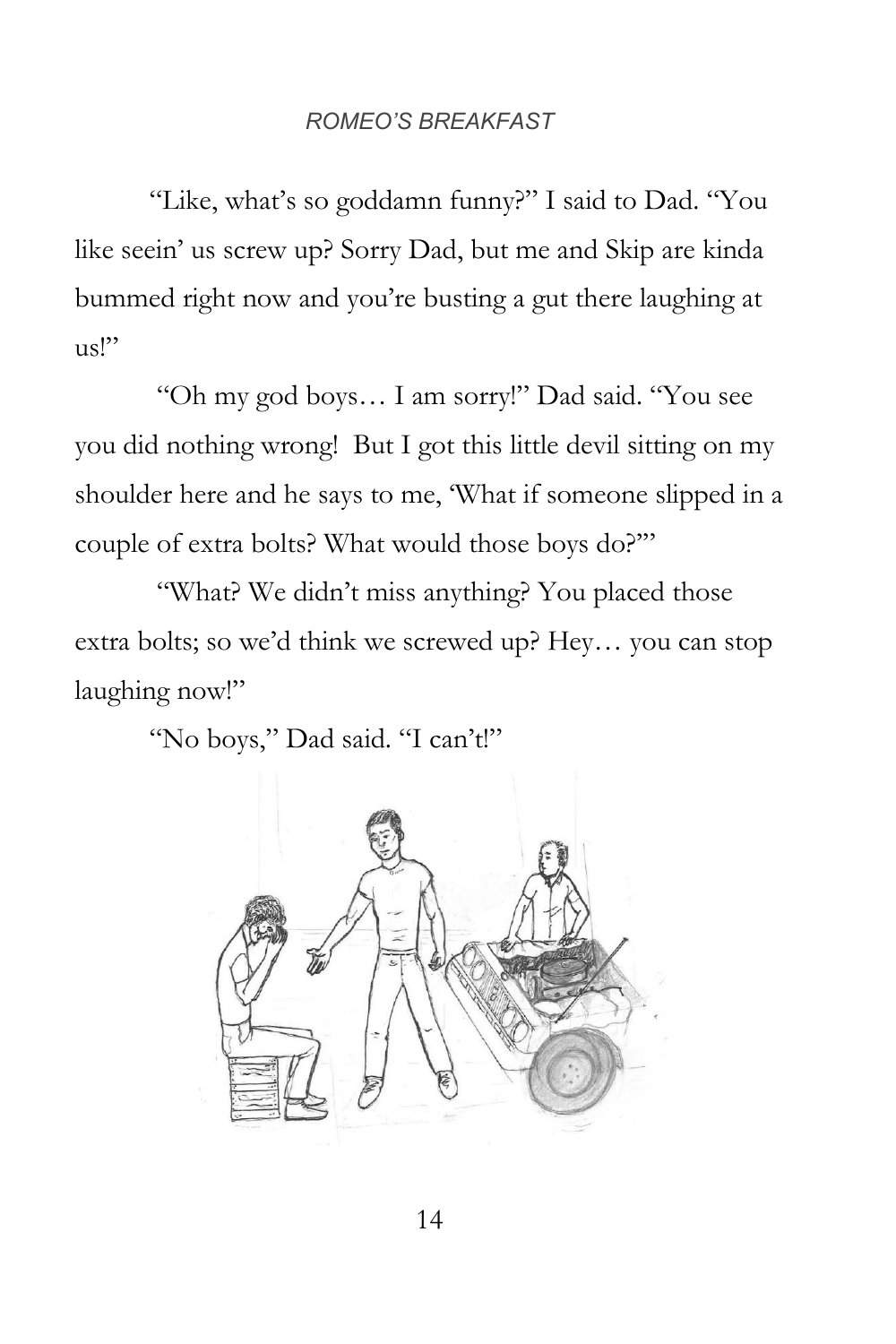Looking back at my grass allergy, the pile of rocks, two extra bolts, and so many other memories, Dad and I had always forgiven… but never forgot anything.

And, on balance, I believe Dad and I are even… and I am still laughing!

I think he is still laughing too… Love you, Dad!